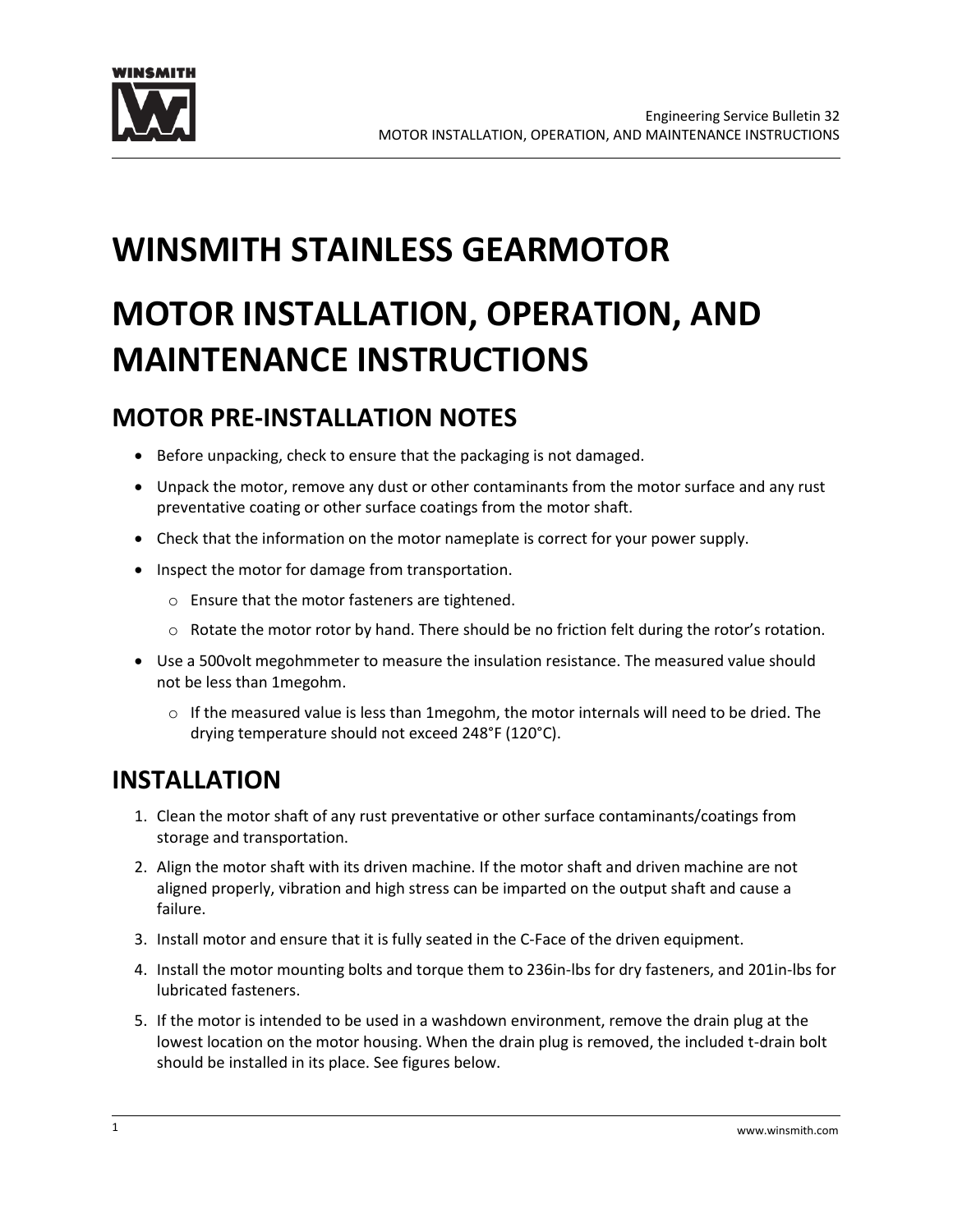



*Figure 1 TENV T-drain bolts*



*Figure 2 T-drain bolts*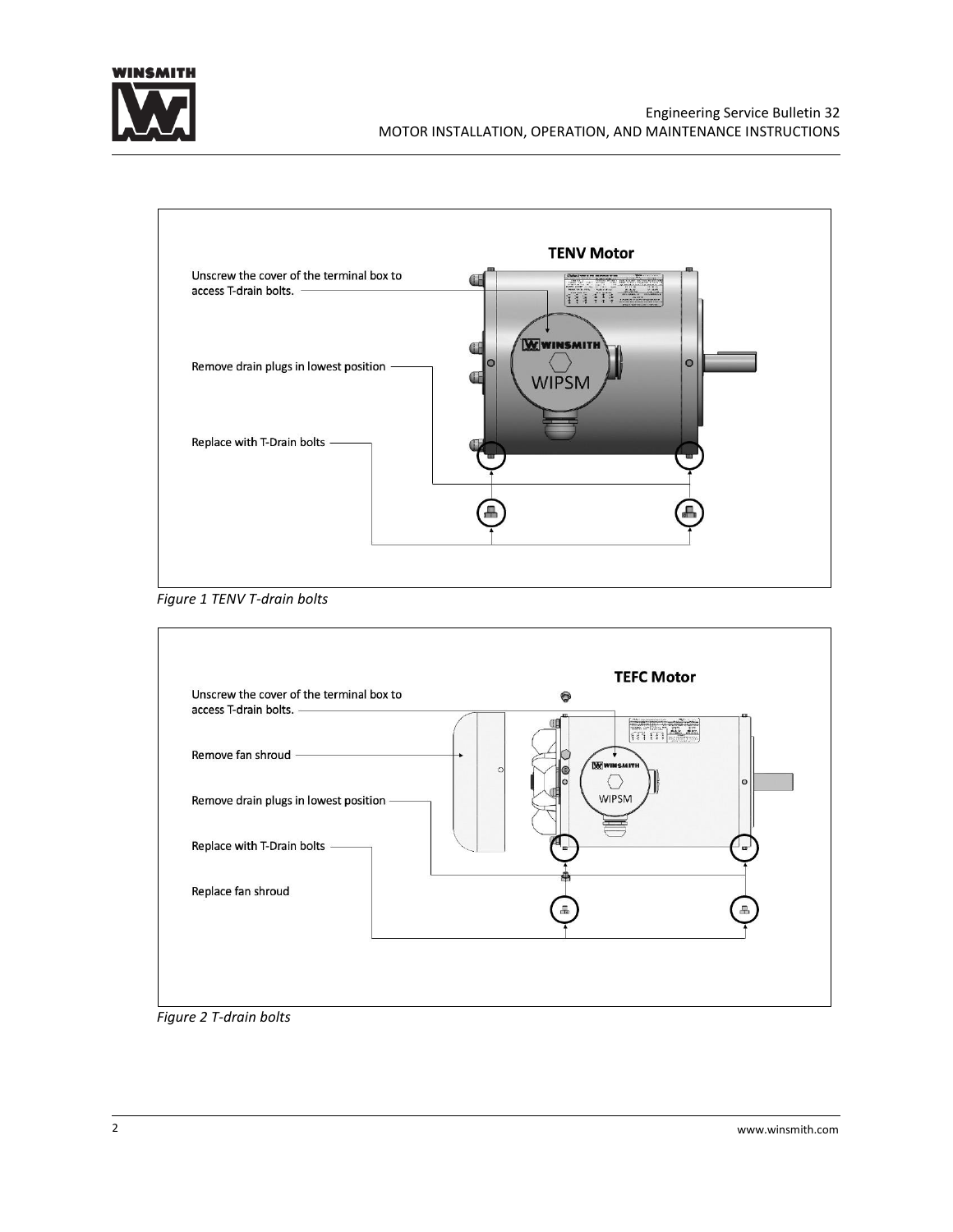![](_page_2_Picture_0.jpeg)

# **OPERATION NOTES**

- 1. The motor must be properly grounded, with a grounding device in the junction box.
- 2. The motor terminal box corresponds to the internal winding lead wires. The power wire corresponds to the phase sequence. The specific wiring layout is as follows:

![](_page_2_Figure_5.jpeg)

| <b>Phase Sequence</b>         |  |    |
|-------------------------------|--|----|
| <b>Start of Phase Winding</b> |  | W1 |
| End of Phase Winding          |  | W2 |

- 3. When the motor is wired in accordance with the motor nameplate, it is connected in either a Δ or ϒ configuration and should rotate in a clockwise direction. If the direction needs to be switched, the phase sequence of two phases can be switched to change the motor direction.
- 4. The motor should have a thermal protection device when in use. The rated value of the protection device should be chosen in accordance with the current on the motor nameplate.
- 5. All motors must be wired in accordance with the National Electric Code and/or any other applicable local codes.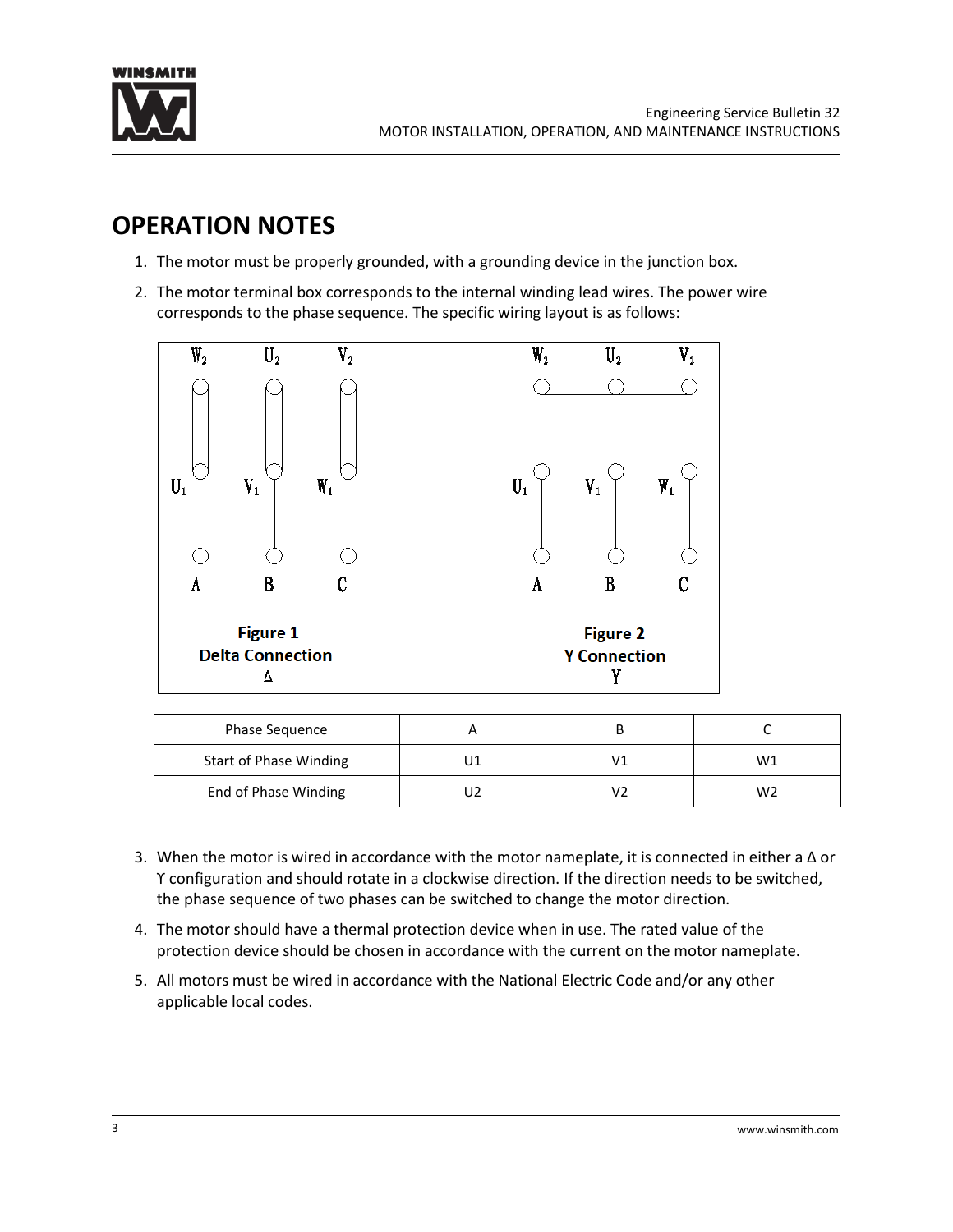![](_page_3_Picture_0.jpeg)

# **MAINTENANCE**

- 1. **Motor Overheating:** Ensure the motor is mounted with good ventilation around the motor housing. Re-arrange the mounting to improve ventilation and decrease the motor operating temperature.
- 2. **Thermal Protection Fault:** Determine if the fault is caused by an instantaneous event, fault in the motor, the motor being overloaded, or an improperly rated thermal protection device. If the fault is caused by an instantaneous event, the fault can be cleared, and operation can be continued.
- 3. **Short-circuit Protection Fault:** Determine if the fault is caused by an instantaneous event, fault in the motor, the motor is overloaded, or an improperly rated short circuit protection fault. If the fault is caused by an instantaneous event, the fault can be cleared, and operation can be continued.
- 4. **Bearing Lubrication:** Bearings should be periodically checked for proper lubrication. Every 2000 hours the bearings should be checked, and grease should be added or replaced. If bearings are suspected of overheating, the grease should be replaced after thorough cleaning.
- 5. **Bearing Failure:** The noise and vibration of the motor will increase significantly. If a bearing is suspected of failure, the bearing should be replaced.

# **STORAGE AND TRANSPORTATION**

- 1. During transportation and storage, the motor should be secured to prevent damage.
- 2. The motor should be stored in a clean environment, avoiding large temperature swings and high moisture.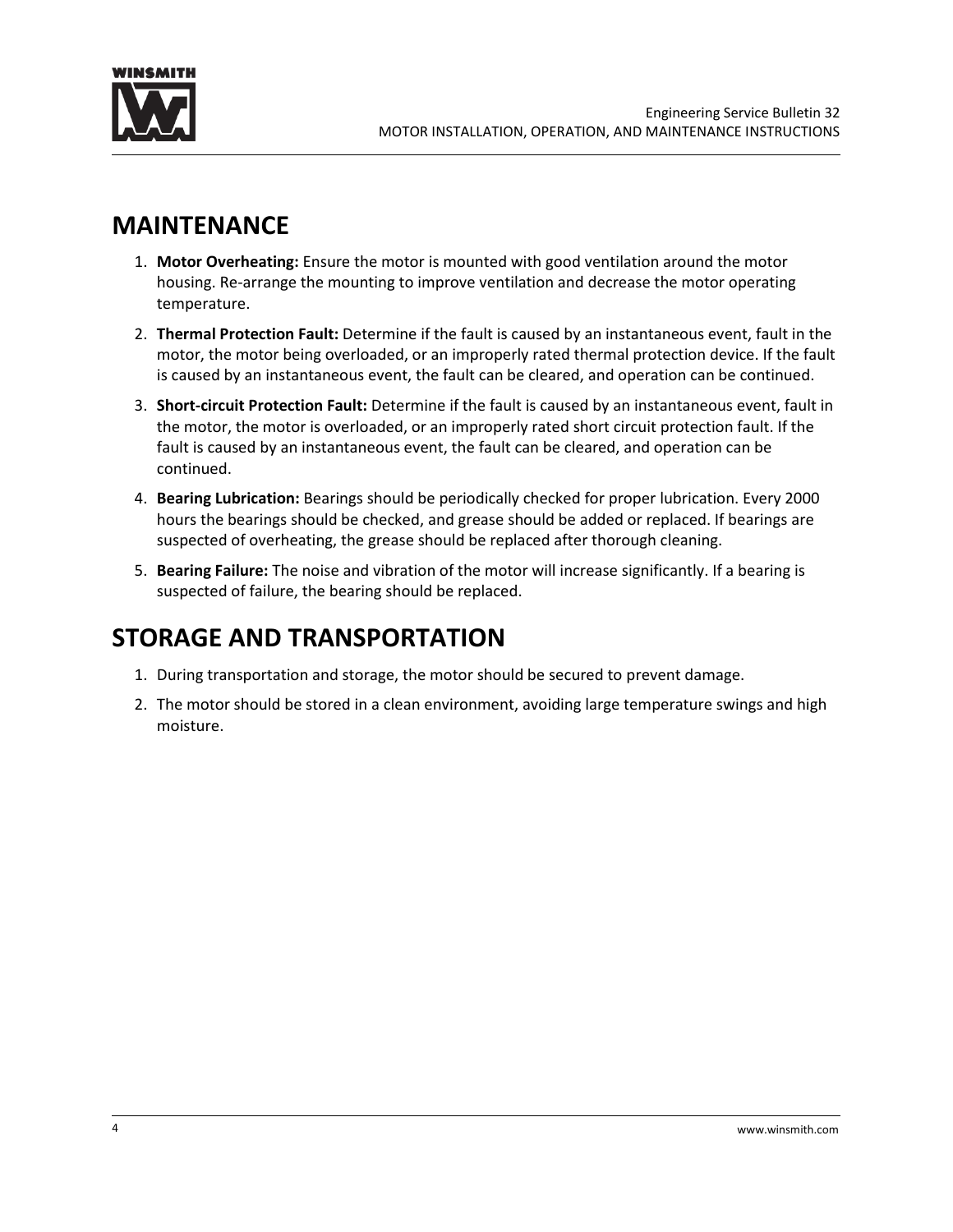![](_page_4_Picture_0.jpeg)

# **General Warnings**

Winsmith products, and associated equipment and machinery, are intended for selection and use by trained and skilled persons capable of determining their suitability for the specific application or use. Proper selection, installation, operation, and maintenance, including implementation of adequate safety precautions, are the responsibility of the purchaser or user. The following safety precautions, as well as additional safety precautions that may be required for the specific application or use, are the responsibility of the purchaser or user. FAILURE TO OBSERVE REQUIRED SAFETY PRECAUTIONS COULD RESULT IN DEATH AND SERIOUS INJURY TO PERSONS OR PROPERTY OR OTHER LOSS.

# **Lock-out/Tag-out**

It is EXTREMELY IMPORTANT that equipment or machinery does not unexpectedly start. To prevent this possibility, all electrical or other input power sources must be turned off, and properly locked out. Tag out procedures must be followed before working on or near the motor or any associated equipment. Loads on the motor and gear shafts should be disconnected prior to working on any motor. Failure to observe these precautions may result in serious bodily injury and/or property damage.

### **Grounding**

Be sure the motor and associated equipment are properly grounded and otherwise installed in accordance with all electrical code requirements. Electrical shock can cause serious and/or fatal injury.

# **Protective Guarding / Loose Clothing, etc.**

Always insure there is proper protective guarding over all rotating or moving parts. Never allow loose clothing, hair, jewelry, and the like to be worn in the vicinity of rotating or moving parts or machinery. The purchaser or user is responsible for complying with all applicable safety codes. Failure to do so may result in serious bodily injury and/or damage to property or other loss.

### **Selection & Installation**

This motor and associated equipment must be selected, installed, adjusted, and maintained by qualified personnel who are knowledgeable regarding all equipment in the system and the potential hazards involved.

# **Consult Catalog Ratings**

Load, torque and other requirements must not exceed the published ratings in the current catalog and/or on the speed reducer nameplate, and the reducer selected must be consistent with all service factors for the application. See Winsmith catalogs at [www.winsmith.com.](https://www.winsmith.com/support/product-literature/)

# **Brake Torque Loads**

Whenever a brake or any other stopping force is involved in an application, braking torque loads imposed on the gear reducer must not exceed the allowable load ratings.

# **Not a Brake**

Speed reducers should never be used to provide the function of a fail-safe brake or an assured self-locking device. Speed reducers must never be used to replace a brake or a critical braking application function.

# **Not a Support Structure**

A speed reducer must never be used as an integral component of a machine superstructure or support frame that would subject it to additional loads other than properly rated loads transmitted through the shafts.

# **Overhead Mounting**

Mounting of a speed reducer in overhead positions may be hazardous. Use of external support rails or structure is strongly recommended for any overhead mounting.

### **Properly Secure Mounting Bolts**

Proper mounting bolts and proper torques must be applied and maintained to ensure the gear reducer is securely mounted to the desired machinery. Inspect regularly as machine vibration may loosen fasteners.

# **Thread Locking Compound**

Proper thread locking compound should be appropriately applied to the cleaned threads of all mounting bolts connecting or securing the speed reducer to equipment and any drive, accessories, or brake components attached to the speed reducer. If at any time after installation a factory supplied assembly or construction bolt is removed, care must be taken to thoroughly clean off the old thread locking compound and a new appropriate thread locking compound must be applied. Failure to properly apply new thread locking compound on all mounting or reducer construction bolts may result in serious injury or death from falling mechanical components.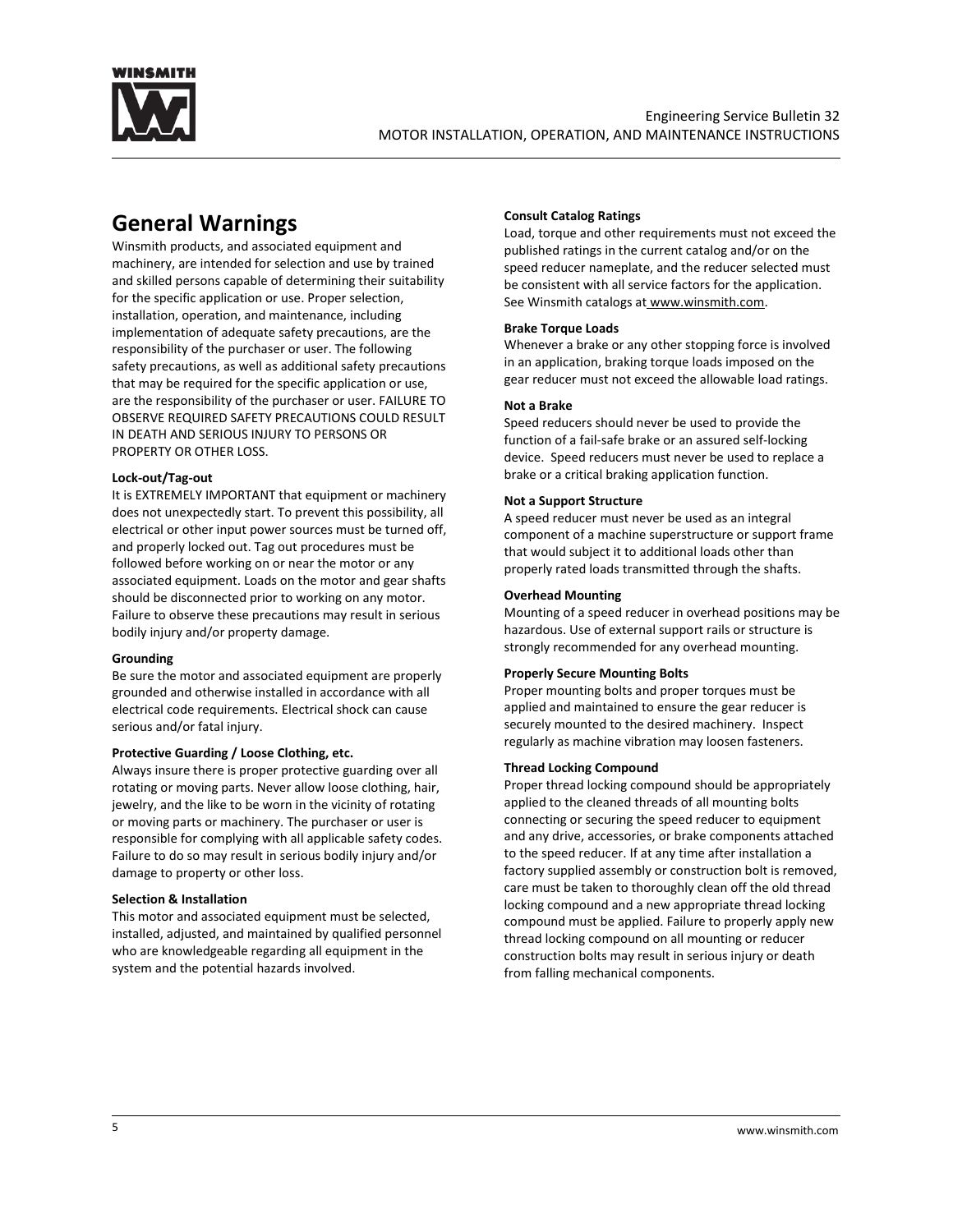![](_page_5_Picture_0.jpeg)

#### **Reducer Surface Is Hot**

Operating gear reducers generate heat. Surface temperatures may become hot enough to cause severe burns. Proper personal protective equipment should be used.

#### **Noise**

Operating gear reducers may generate high noise levels. Use appropriate hearing protection and avoid extended exposure to high noise levels.

#### **Lubricants Hot and Under Pressure**

The temperature of lubricants inside a gear reducer may be very high. The reducer should be allowed to cool to ambient temperature before removal of any vent, drain, level, or fill plugs, and before removing seals or bearing covers. Gear reducers without a pressure vent may also be under great internal pressure. Slowly loosen the lubricant fill plug above the lubricant level to vent any internal pressure before further disassembly.

#### **Lubricant Contact**

Contact with lubricants can present safety concerns. Proper personal protective equipment should be used whenever handling speed reducer lubricants. Consult the lubricant MSDS sheet which is often available on the lubrication manufacturer's website.

Carefully inspect oil for metal shavings, fragments and other signs of excessive wear.

Use only recommended lubricants. Do not mix different lubricants in the reducer. Lubricant incompatibility many result in premature failure.

### **FDA, USDA and NSF Applications**

Factory supplied lubricants may not be suitable or safe for applications involving food, drugs and similar products. This includes applications subject to FDA, USDA, NSF or other regulatory jurisdiction. Consult the lubricant supplier or Winsmith for acceptable lubricants.

#### **Alignment & Mounting**

Properly align any output power transfer elements connected to the motor. Even slight misalignments in a rigid mounting system may cause binding, large vibration forces or excessive overhung loads, leading to premature bearing, shaft, or motor failure. Even slight misalignments in a rigid mounting system may cause binding, large vibration forces or excessive overhung loads, leading to

premature bearing, shaft, or unit failure. Use of flexible couplings that allow the motor and connected transfer elements to self-align during operation will compensate for minor misalignments. Excessive overhung loads on the input or output shafts of a gear reducer may cause premature fatigue failures of the bearings and/or shafts. Mount gears, pulleys and sprockets as close to the housing as possible to minimize such loads. Catalog ratings should not be exceeded. Excessive thrust loads on the input or output shafts of a gear reducer may cause premature failure of bearings. Catalog ratings should not be exceeded.

Do not excessively force couplings or other connection devices onto either input or output shafts, as permanent bearing damage may result.

Before operation, be sure all shaft keys are captive and secured.

The suggested mounting for a hollow shaft reducer is to incorporate the use of a torque arm. If the reducer uses a flange/bracket mounting design, it is recommended that the reducer be mounted on the conveyor head shaft using the conveyor pillow block or flange bearing on the opposite side of the conveyor from the speed reducer as a support bearing. This provides three bearings for alignment purposes. A system with a rigidly mounted bearing close to a rigidly mounted speed reducer will probably be difficult to align and maintain. If this rigid mounting approach is used, it is extremely important that great care be taken to "custom" align" and custom "shim" all components prior to tightening mounting bolts to avoid excessive loads due to misalignment.

When using a bushing in the output bore of any hollow output shaft speed reducer, it is recommended that an appropriate key also always be used.

When mounting a motor onto an input flanged speed reducer with a quill, insure that the motor is properly seated before tightening the mounting bolts. If the motor does not readily seat itself, check to determine if the motor shaft key has moved axially along the motor shaft, causing interference. Staking of the keyway adjacent to the motor key will aid in preventing the axial movement of the key during the mounting procedure.